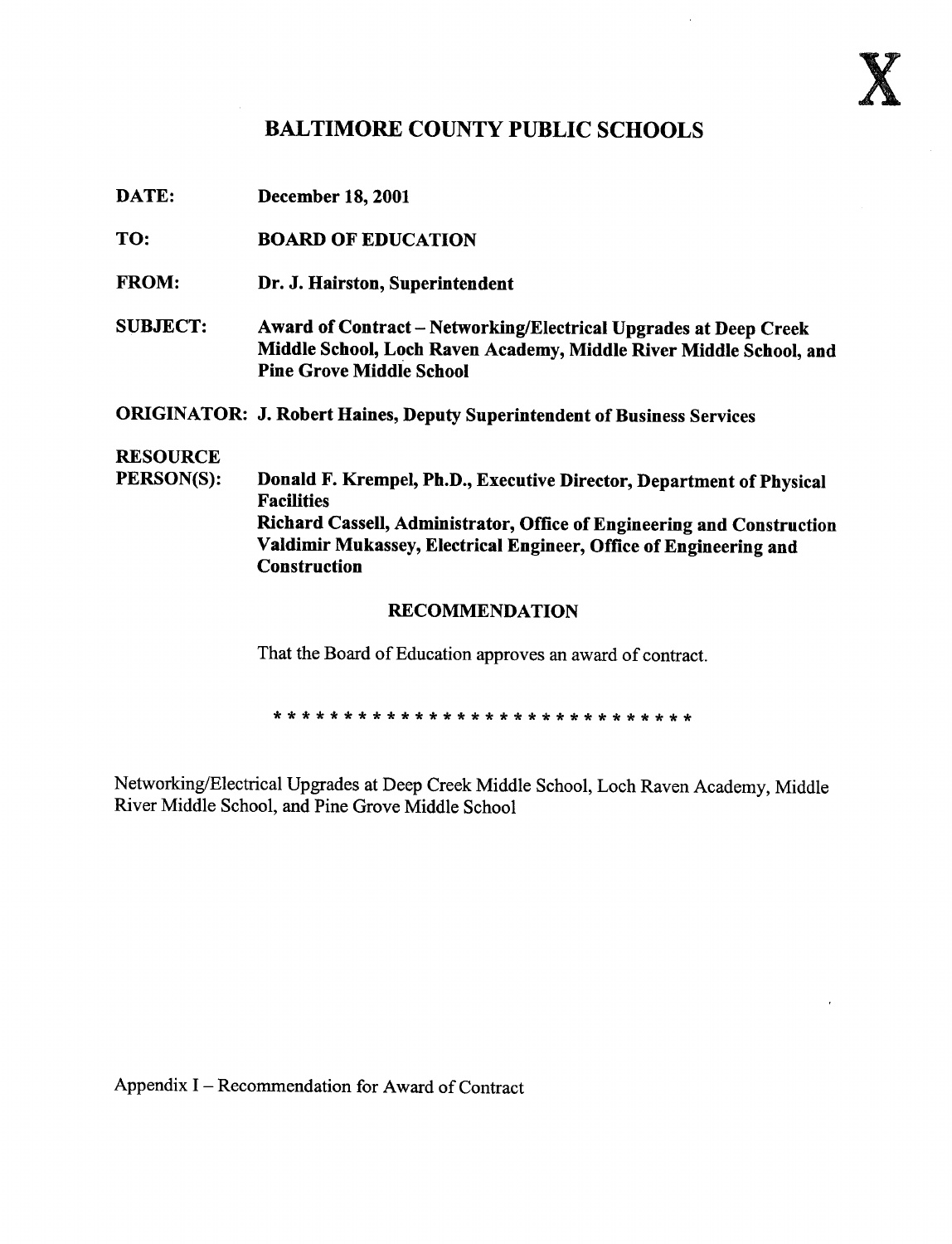### Appendix I

#### Recommendation for Award of Contract Networking/Electrical Upgrades At Deep Creek Middle School, Loch Raven Academy, Middle River Middle School, and Pine Grove Middle School December 18, 2001

On December 7, 2001, six (6) bids were received to provide Networking/Electrical Upgrade at Deep Creek Middle School, Loch Raven Academy, Middle River Middle School, and Pine Grove Middle School - Bid # 5-533-02 . These projects consist of providing all labor, equipment, materials, and services to install new power, structured data cabling, video distribution, and voice telecommunications wiring systems. A summary of the bids received is attached. Based on the bids received, the Department of Physical Facilities recommends the award of contracts to Denver-Elek-Langrill Electrical Contractors, Inc., the lowest responsive bidder for Deep Creek Middle School, in the amount of \$510,000.00; Synodinos & Associates, Inc., the lowest responsive bidder for Loch Raven Academy, in the amount of \$513,800.00; Action Electrical Contractors, Inc., the lowest responsive bidder for Middle River Middle, in the amount of \$414,000 .00; and Action Electric Contractors, Inc., the lowest responsive bidder for Pine Grove Middle School, in the amount of \$475,000.00

At this time, we also request approval of <sup>a</sup> 10% Change Order Allocations for each of these contracts in the following amounts : \$51,000.00 for Denver-Elek-Langrill Electrical Contractors, Inc., at Deep Creek Middle School; \$51,380.00 for Synodinos & Associates, Inc., at Loch Raven Academy; \$41,400.00 for Action Electrical Contractors, Inc., at Middle River Middle School; and \$47,500.00 for Action Electrical Contractors, Inc., at Pine Grove Middle School. These Change Order Allocations are to cover any unforeseen conditions and minor changes to the contract, to be authorized and approved by the Building Committee in accordance with Board Policy.

Funding for these projects is available in Capital Budget Project #665 - Major Maintenance .

APPROVED:  $\ell$ torma

ald F. Krempel, Ph.D. ssociate Superintendent